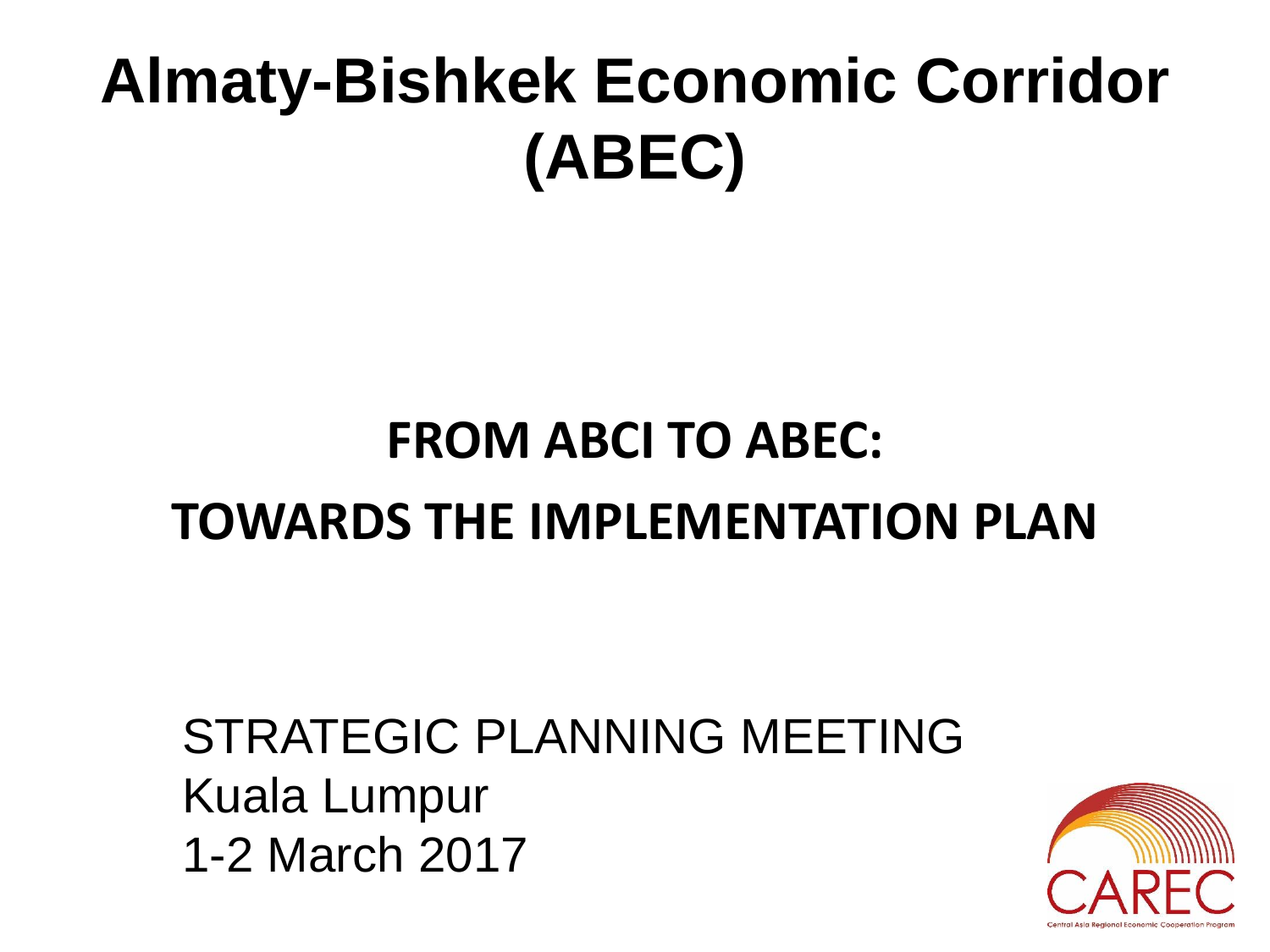# ABEC - Long Term Vision

- Single integrated, dense and diverse economic region
- High growth driven by new drivers export-oriented knowledge intensive services, modernized agriculture and agri-business and tourism
- Exploiting agglomeration, scale and specialization benefits; building on opportunities of EEU's single economic space
- Spatially integrative transport and communication Infrastructure developed, reduce time and cost of connectivity
- Major economic center in Central Asia, competing with other economic centers in CAREC region

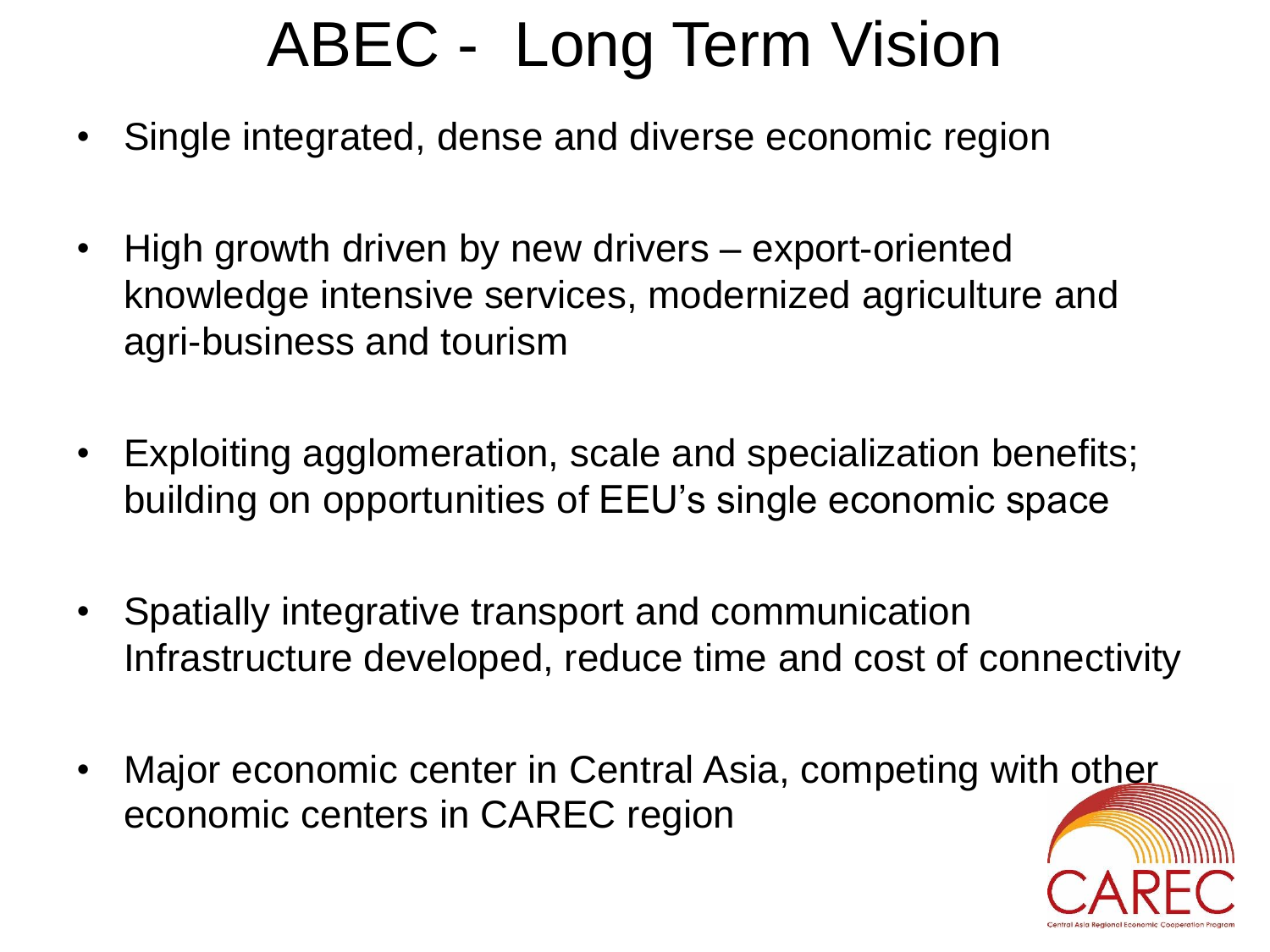# ABEC Investment Framework

- 4 streams of lending and non-lending interventions:
- 1. Creation of larger (scale) and deeper (specialization) markets through sectorlevel integration
- 2. Fostering ecosystem for knowledge and technology-based activities
- 3. Business-friendly regulatory environment
- 4. Make cities more attractive
- Interactive pillars (spillovers)

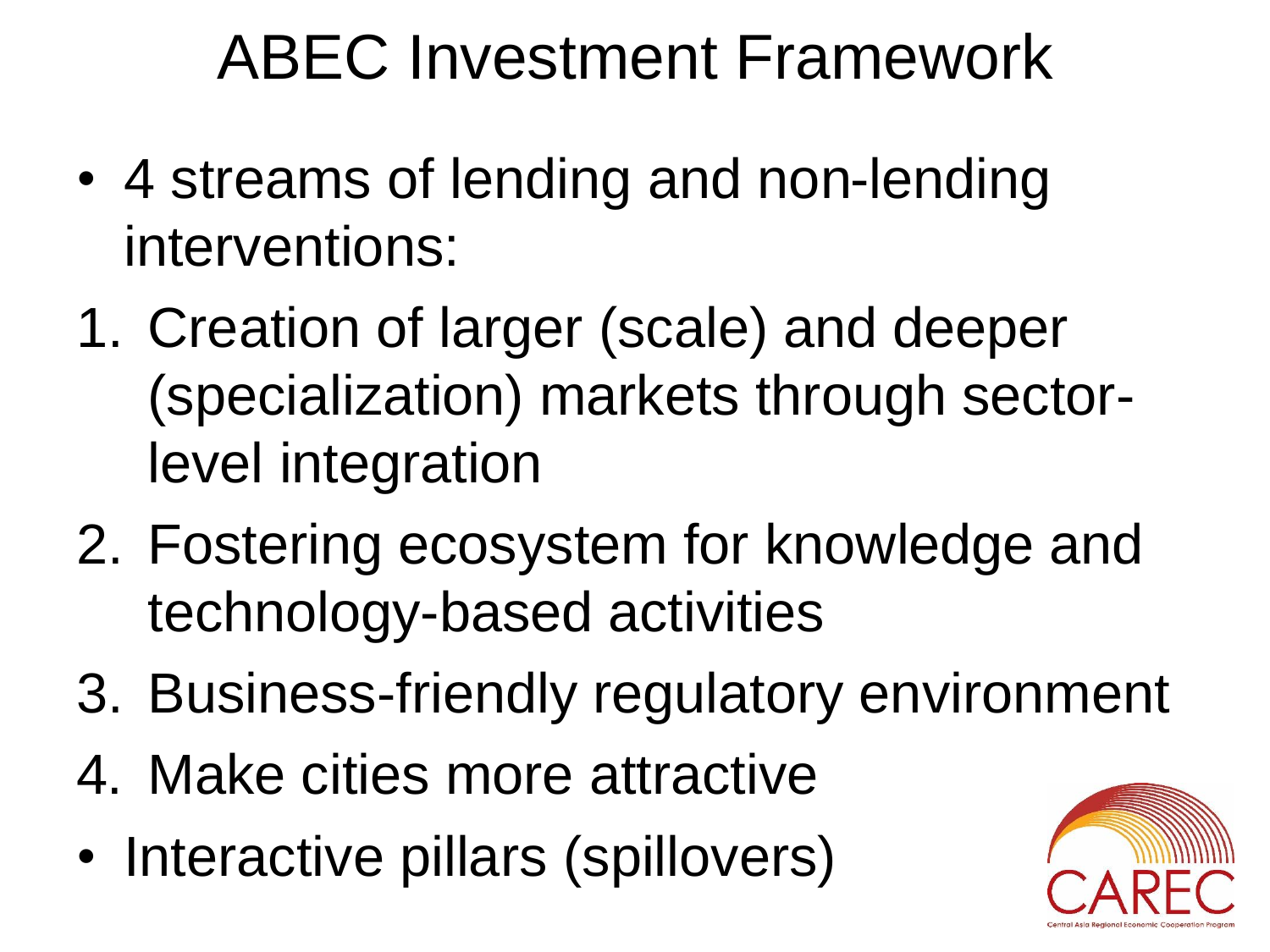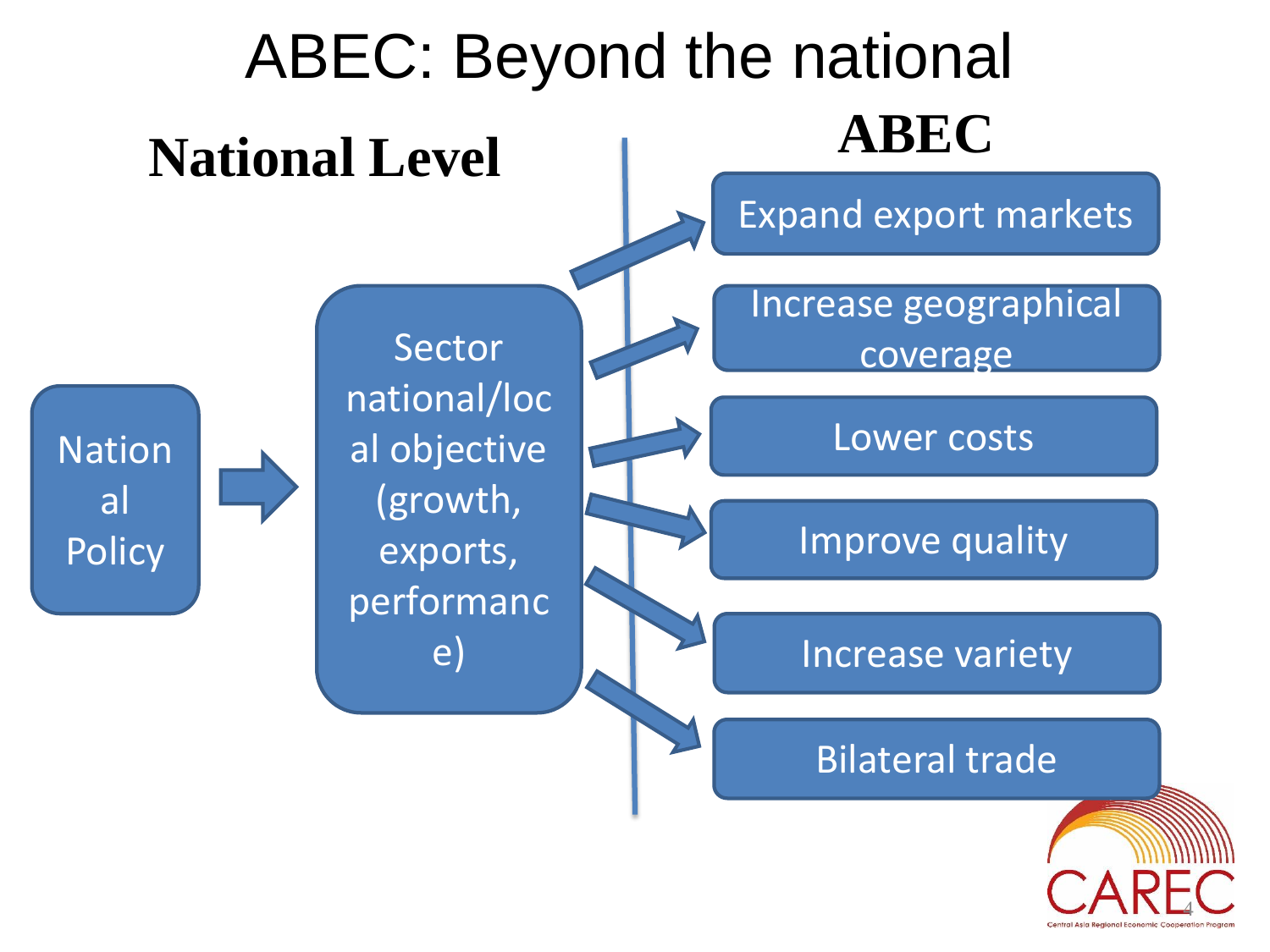# $ABCI \rightarrow ABEC$

#### ABCI

- Agribusiness
- DRRM
- Education
- Health
- ICT
- **Tourism**
- **Transport**
- Spatial/Urban
- Hard infra
- Soft infra
- Cap Bldn
- **Knowledge**

#### ABEC IP

- Policy detailing
- Sector Instns
- **Project** sequencing
- Project detailing
- **Sector** sequencing
- **Policy** sequencing
- Pvt Sector, DPs
- Corridor Instns